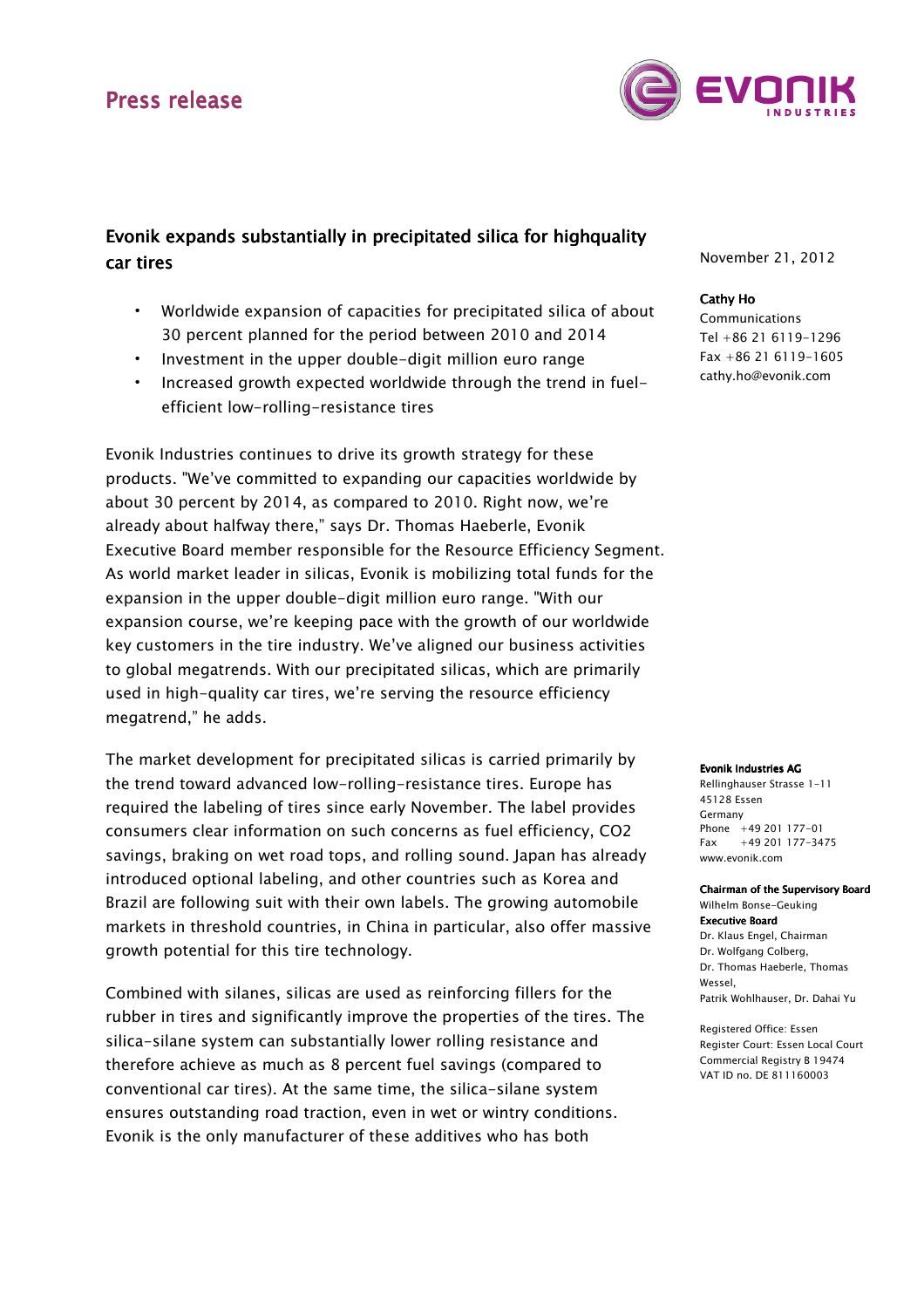# Press release



products in its portfolio, thus contributing to solutions that help save energy and improve safety in traffic.

"We've already expanded the facilities for our precipitated silicas ULTRASIL® and SIPERNAT® in Asia and Europe," explains Dr. Johannes Ohmer, head of the Inorganic Materials Business Unit. Evonik produces precipitated silicas at ten sites in nine countries. "Initially, we saw increasing demand in Europe. Now Asia and North America are following suit. Other regions will follow," says Ohmer.

To its customers in the rubber and tire industries, Evonik is an expert partner for the development of high-performance tire compounds. With innovative products and technical expertise in rubber reinforcement, Evonik offers its customers solutions to meet the increasing requirements in the automotive industry. The company is also currently investing in a new development center in Wesseling, which will pool knowledge of silicas and silanes and drive developments.

In addition to use in low-rolling-resistance tires, precipitated silica is also used as a carrier and free-flow agent in the food and animal feed industries, and as additives in the paints and coatings industries. The Group also produces the fumed silica AEROSIL® for such applications as silicone rubber, paints or adhesives and sealants. The fumed silica selectively improves the surfaces and properties of a wide variety of materials: AEROSIL® products are used to polish silicone wafers in the chip industry, and improve the scratch resistance of paints. In all, Evonik has a worldwide annual capacity of about 500,000 metric tons in precipitated and fumed silicas, as well as matting agents.

### **About Evonik**

Evonik, the creative industrial group from Germany, is one of the world leaders in specialty chemicals. Its activities focus on the key megatrends health, nutrition, resource efficiency and globalization. Profitable growth and a sustained increase in the value of the company form the heart of Evonik's corporate strategy. Evonik benefits specifically from its innovative prowess and integrated technology platforms. Evonik is active in over 100 countries around the world. In fiscal 2011 more than 33,000 employees generated sales of around €14.5 billion and an operating profit (EBITDA) of about €2.8 billion.

Evonik Industries has been producing specialty chemical products in the Greater China region (Mainland China, Hong Kong and Taiwan) since the late1970's; with